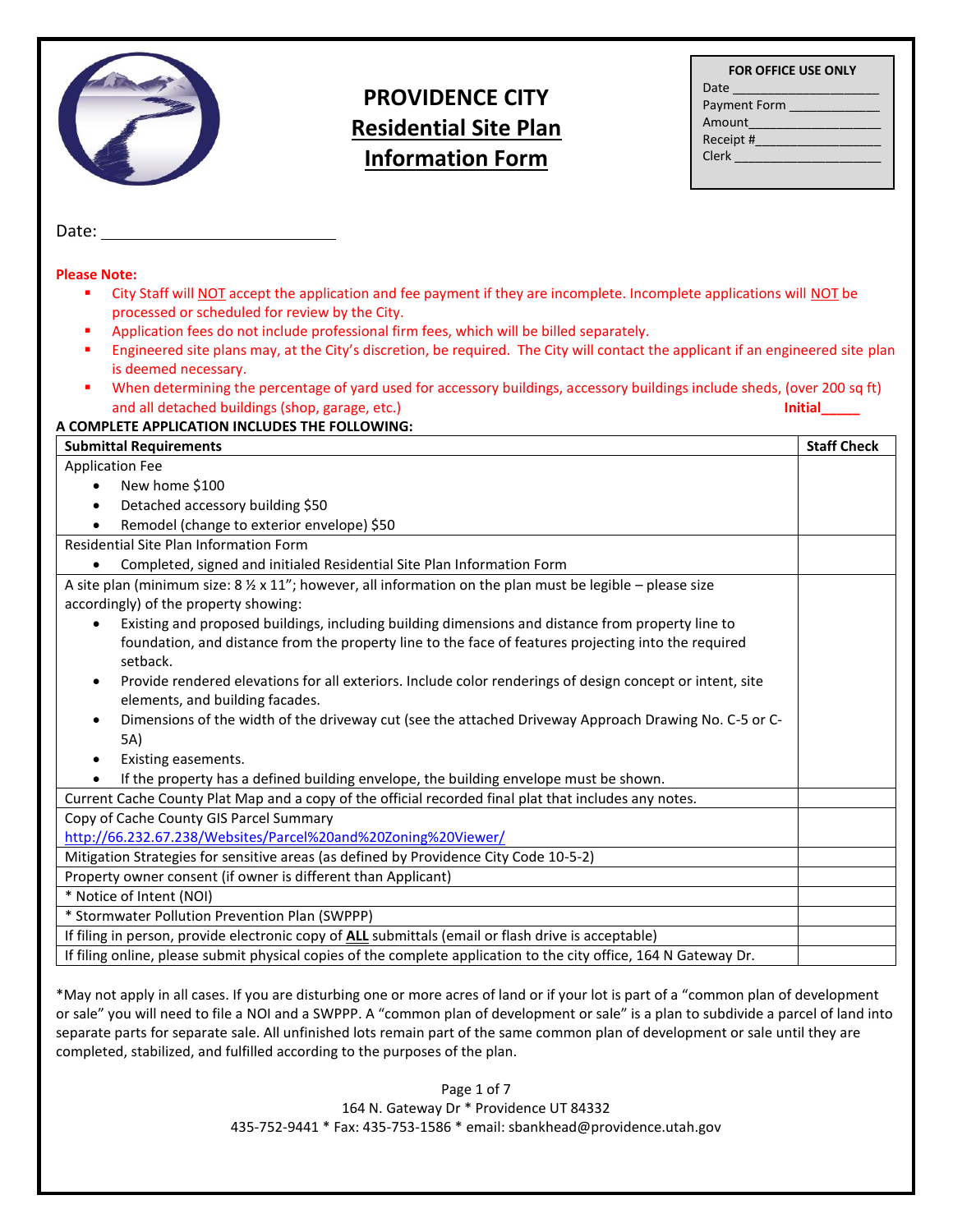| <b>Applicant Information</b>                                                                                                                                                                                                                                                                                                                                                                                                       |                                         |             |                                                                                                                 |       |  |
|------------------------------------------------------------------------------------------------------------------------------------------------------------------------------------------------------------------------------------------------------------------------------------------------------------------------------------------------------------------------------------------------------------------------------------|-----------------------------------------|-------------|-----------------------------------------------------------------------------------------------------------------|-------|--|
| Name: and the contract of the contract of the contract of the contract of the contract of the contract of the contract of the contract of the contract of the contract of the contract of the contract of the contract of the                                                                                                                                                                                                      |                                         |             |                                                                                                                 |       |  |
|                                                                                                                                                                                                                                                                                                                                                                                                                                    |                                         |             |                                                                                                                 |       |  |
|                                                                                                                                                                                                                                                                                                                                                                                                                                    |                                         |             |                                                                                                                 |       |  |
| Property Owner Information (If applicant is not the property owner, the application must include the property owner's<br>information and written consent for the applicant to pursue the permit)<br>Name: Name: Name and Name and Name and Name and Name and Name and Name and Name and Name and Name and Name and Name and Name and Name and Name and Name and Name and Name and Name and Name and Name and Name and Name and Nam |                                         |             |                                                                                                                 |       |  |
| Mailing address: 1999 Mailing and the state of the state of the state of the state of the state of the state of the state of the state of the state of the state of the state of the state of the state of the state of the st                                                                                                                                                                                                     |                                         |             |                                                                                                                 |       |  |
|                                                                                                                                                                                                                                                                                                                                                                                                                                    |                                         |             |                                                                                                                 |       |  |
| Utilities (circle, if applicable):<br>Septic tank                                                                                                                                                                                                                                                                                                                                                                                  | City sewer                              | Water       | Well                                                                                                            |       |  |
| <b>Construction Type</b> (circle): New home                                                                                                                                                                                                                                                                                                                                                                                        | Accessory building                      | <b>Deck</b> | Addition                                                                                                        | Other |  |
| Do the plans include or does the primary structure                                                                                                                                                                                                                                                                                                                                                                                 | Yes                                     | No          |                                                                                                                 |       |  |
| have an Accessory Apartment Unit (circle):                                                                                                                                                                                                                                                                                                                                                                                         |                                         |             |                                                                                                                 |       |  |
| Is this an Accessory Dwelling Unit (circle):                                                                                                                                                                                                                                                                                                                                                                                       | Yes                                     | No          |                                                                                                                 |       |  |
|                                                                                                                                                                                                                                                                                                                                                                                                                                    |                                         |             |                                                                                                                 |       |  |
| <b>Project Information</b>                                                                                                                                                                                                                                                                                                                                                                                                         |                                         |             |                                                                                                                 |       |  |
| Subdivision: Parcel Tax ID: Parcel Tax ID: Parcel Tax ID: Parcel Tax ID: Parcel Tax ID: Parcel Tax ID: Parcel Tax ID: Parcel Tax ID: Parcel Tax ID: Parcel Tax ID: Parcel Tax ID: Parcel Tax ID: Parcel Tax ID: Parcel Tax ID:                                                                                                                                                                                                     |                                         |             |                                                                                                                 |       |  |
| Square footage for fire flow (includes all floors and all areas under the roof, including garages and covered porches):                                                                                                                                                                                                                                                                                                            |                                         |             |                                                                                                                 |       |  |
|                                                                                                                                                                                                                                                                                                                                                                                                                                    |                                         |             |                                                                                                                 |       |  |
|                                                                                                                                                                                                                                                                                                                                                                                                                                    |                                         |             |                                                                                                                 |       |  |
| Zone________________________Actual structure height _______________________Initial____________________________<br>Actual structure setbacks (front yard) ________ (side yard) ________ (side yard) _____________________________                                                                                                                                                                                                   |                                         |             |                                                                                                                 |       |  |
|                                                                                                                                                                                                                                                                                                                                                                                                                                    |                                         |             |                                                                                                                 |       |  |
| <b>Contractor Information</b>                                                                                                                                                                                                                                                                                                                                                                                                      |                                         |             |                                                                                                                 |       |  |
| Name: 1988 - 1988 - 1988 - 1988 - 1988 - 1988 - 1988 - 1988 - 1988 - 1988 - 1988 - 1988 - 1988 - 1988 - 1988 -                                                                                                                                                                                                                                                                                                                     |                                         |             |                                                                                                                 |       |  |
| Mailing address: National Assembly and Assembly and Assembly and Assembly and Assembly and Assembly and Assembly and Assembly and Assembly and Assembly and Assembly and Assembly and Assembly and Assembly and Assembly and A                                                                                                                                                                                                     |                                         |             |                                                                                                                 |       |  |
|                                                                                                                                                                                                                                                                                                                                                                                                                                    |                                         |             | Email: 2008. 2009. 2009. 2009. 2012. 2014. 2015. 2016. 2017. 2018. 2019. 2017. 2018. 2019. 2019. 2017. 2017. 20 |       |  |
|                                                                                                                                                                                                                                                                                                                                                                                                                                    |                                         |             |                                                                                                                 |       |  |
| <b>Stormwater Notice of Intent (NOI) Information</b><br>NOI No. UTR <b>Example 2018</b> Permit issued to: <b>CONFINGITY CONTRACT PERMIT AND RESIDENT</b> CONFIDENTIAL CONTRACT PERMIT                                                                                                                                                                                                                                              |                                         |             |                                                                                                                 |       |  |
| To obtain your NOI permit, please visit: cdx.epa.gov. You will create a log in and then access the Storm Water Permit Issuance<br>System. There is a \$150 NOI fee, paid directly to the state when you file your permit. For SWPPP templates, visit<br>construction.stormwater.utah.gov.                                                                                                                                          |                                         |             |                                                                                                                 |       |  |
| Property owner and contractor shall have responsibility to determine grades, and final placement and elevations of<br>footings/foundations. Property owner and contractor shall be responsible for compliance with all state, national and local building<br>codes and ordinances.                                                                                                                                                 |                                         |             |                                                                                                                 |       |  |
| Approval by the city of any application submittal or paperwork does not alleviate the owners from their responsibility to understand<br>and conform to local, state and federal laws. Providence City's approval is not intended to and cannot be construed to allow any<br>laws to be violated. Initial                                                                                                                           |                                         |             |                                                                                                                 |       |  |
| By signing this document, you agree that Providence City will bill you for any and all professional firm fees as they arise throughout<br>the approval process. This is in addition to application fees. All subdivisions require engineering review throughout the approval<br>process, such as but not limited to reviews of development agreements, construction drawings, preliminary and final plats, and                     |                                         |             |                                                                                                                 |       |  |
|                                                                                                                                                                                                                                                                                                                                                                                                                                    |                                         |             |                                                                                                                 |       |  |
|                                                                                                                                                                                                                                                                                                                                                                                                                                    |                                         |             |                                                                                                                 |       |  |
|                                                                                                                                                                                                                                                                                                                                                                                                                                    | Page 2 of 7                             |             |                                                                                                                 |       |  |
| 435-752-9441 * Fax: 435-753-1586 * email: sbankhead@providence.utah.gov                                                                                                                                                                                                                                                                                                                                                            | 164 N. Gateway Dr * Providence UT 84332 |             |                                                                                                                 |       |  |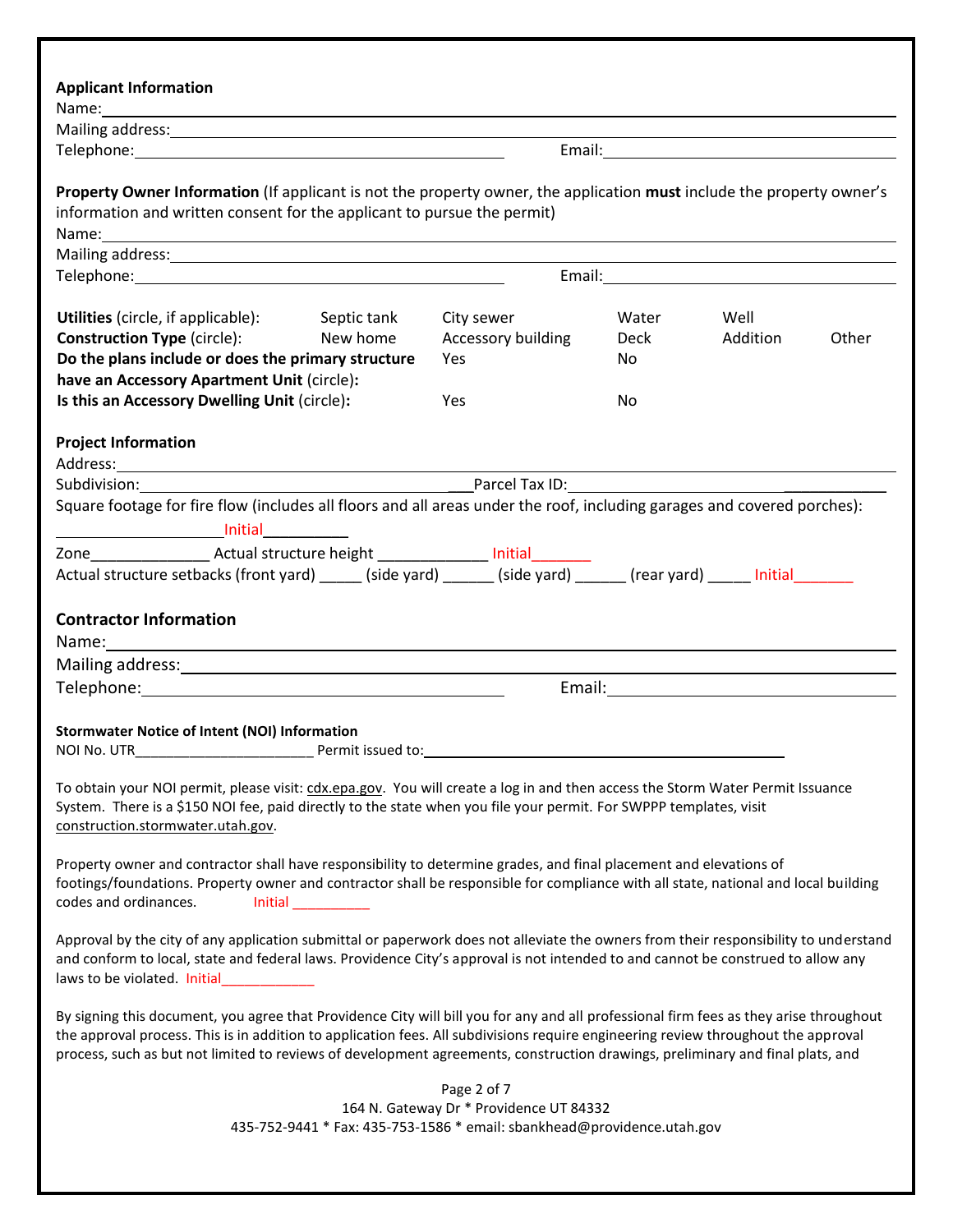inspections. These services are billed by our city engineer at an hourly rate. Some subdivision applications may also require legal review. Other applications, such as but not limited to conditional uses, may also require engineering and/or legal review at the City's discretion. You agree to reimburse the City for all such costs, whether or not you were forewarned about such costs, and that the City cannot predict all situations in which professional services may be required in order to process your application. Initial\_\_\_\_\_\_\_\_\_\_

## **All Applicants Must Read the Following Before Signing This Application**

The granting of a zoning permit does not override any federal, state, or local building code or authorize any individual to violate any local law or ordinance. Approval of this permit does not constitute a representation by the City that it will be liable for any issues arising from the construction of homes and other structures in a Sensitive or Hazard Area. It is the responsibility of the property owner to comply with all relevant local, state, and federal laws and regulations, including but not limited to Providence City Code 10-5 outlined below: Sensitive and Hazard Areas:

- 1. JURISDICTIONAL WETLANDS: As Defined by the US Army Corps of Engineers
- 2. STEEP SLOPES: Where the rise or fall of the land is equal to or exceeds 30% over a horizontal distance of 50 feet or greater measured perpendicular to the contour lines.
- 3. NATURAL WATERWAYS OR OPEN WATER: Including but not limited to: rivers, creeks, or streams. Identified as those areas where surface waters flow sufficiently to produce a defined channel or bed.
- 4. FLOODPLAINS: See definitions in Chapter 16 Section 3 of this Title.
- 5. CRUCIAL WILDLIFE HABITAT AREAS: As identified by the State Division of Wildlife Resources (DWR)
- 6. GEOLOGICAL HAZARD AREAS: Earthquake fault lines or areas prone to debris flows, landslides, high or extreme liquefaction potential, and rock falls as identified by the US Geological Survey (USGS)
- 7. WILDFIRE HAZARD AREAS: Areas of the City designated as having moderate to extreme potential for wildfire hazards as identified by the City.
- 8. HAZARD WATER TABLE AREA: An area where potential ground water levels may occur within 12 feet of the natural grade.

By submitting this application, I affirm that I have read and understand the Title 10 Chapter 5 requirements for construction on property in the Sensitive or Hazard Area. I understand that the City is not liable for any issues which may arise because of the construction of structures in the Sensitive or Hazard Areas of the City. The property owner and their agents assume all liability for placing structures in this area of the City. I hereby certify that I am the property owner or authorized agent and I have read and examined this application and understand that the City has no liability. I accept responsibility for all soils and hazardous conditions on the site.

**I declare under penalty of perjury that I am making this application of my own free will and choice and that the statements, answers, and documents submitted in connection with this application are true and correct to the best of my knowledge.**

Signature of Applicant **Printed Name** Printed Name

Page 3 of 7 164 N. Gateway Dr \* Providence UT 84332 435-752-9441 \* Fax: 435-753-1586 \* email: sbankhead@providence.utah.gov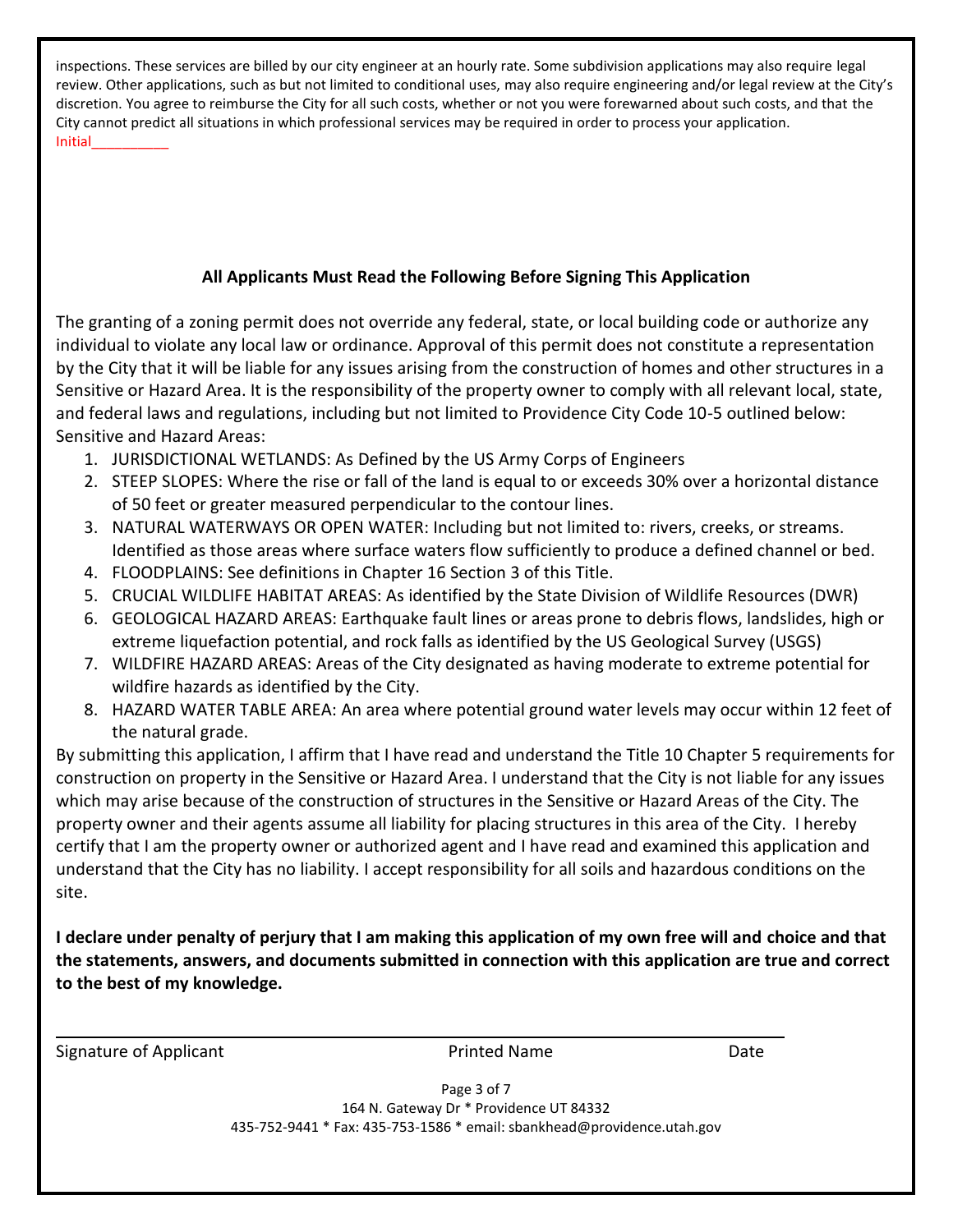Page 4 of 7 164 N. Gateway Dr \* Providence UT 84332 435-752-9441 \* Fax: 435-753-1586 \* email: sbankhead@providence.utah.gov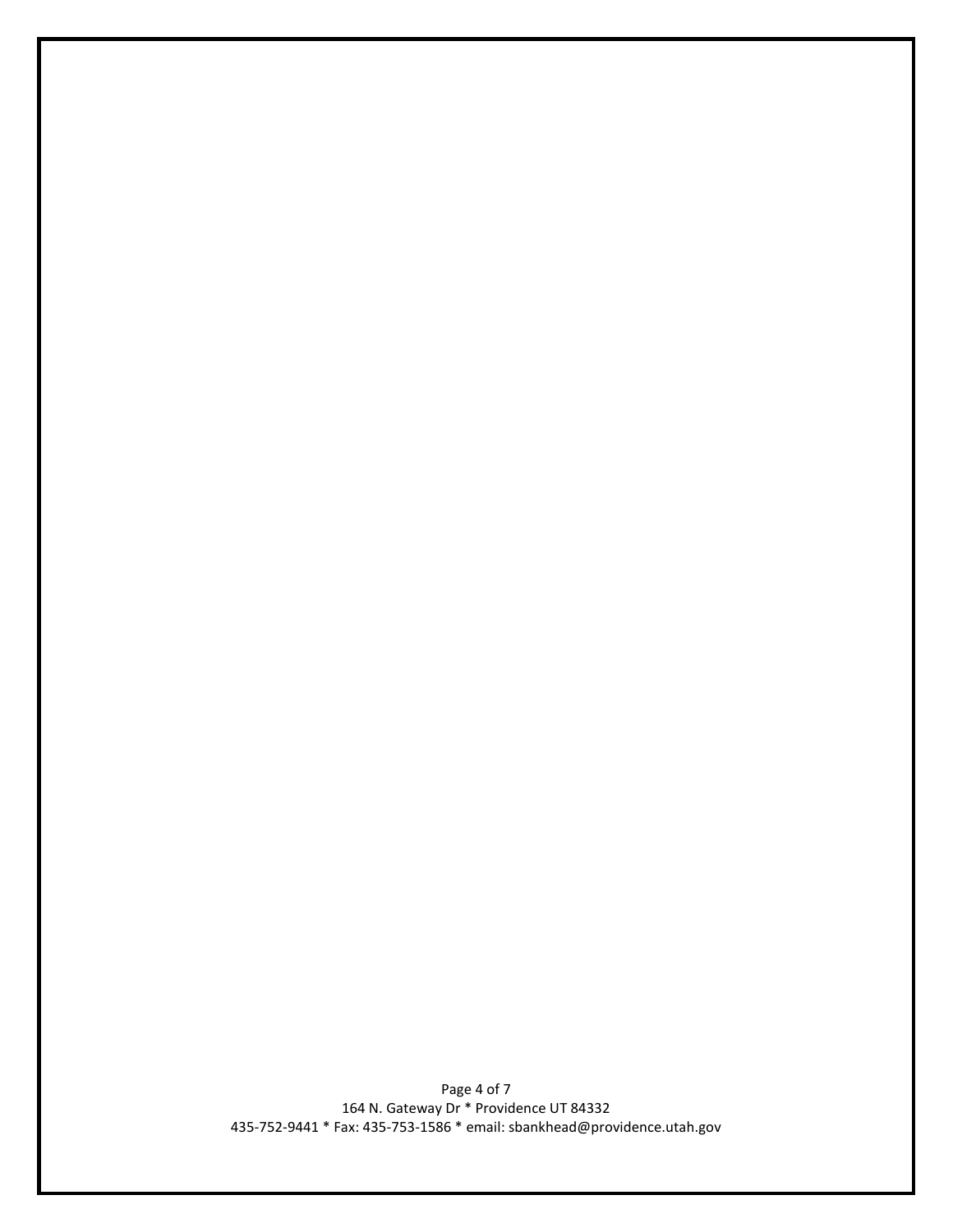## **PROVIDENCE CITY BUILDING DIVISION CONSTRUCTION POLICIES**



(Required for all zoning permit applications)

#### **1. Zoning requirements**

- a. Site plan required to be on site at footing inspection
- b. Property corners to be marked and staked for inspection

#### **2. Lot ID**

a. Posting of a lot ID sign is required during construction for inspections and emergency services. This sign is provided by the City and shall be posted by the first scheduled inspection and visible from the street.

#### **3. Toilets**

a. The IPC and OSHA require a toilet on site during construction and in place prior to the first inspection. This has to be accessible to all workers in the area and requires the cooperation of all.

#### **4. Water Meter**

- a. Unauthorized use of City water will result in a fine and a stop work order on the property.
- b. Meter and sewer clean outs are not allowed to be encased or surrounded in concrete. (Contact the Public Works for the required specs.) The moving cost will be the responsibility of the owner.

#### **5. Streets/Sidewalks**

- a. No material will be allowed on public streets or sidewalks. "Material" is defined as construction products, or any size or dimension of aggregate. (See Providence City's specs.)
- b. Dirt piled over curb and sidewalk requires a minimum 4" pipe installed to allow drainage to the gutter. This temporary (180 days) blockage to the sidewalk requires safety tape or cones to divert traffic.
- c. All sidewalks, curbs, gutters, and streets associated with the property are to be kept clean during construction with a final cleaning required prior to final occupancy.
- d. Construction sites should be kept clean and all debris contained to that site.

#### **6. Elevations**

a. I accept responsibility for all the soils and hazard conditions of the site. Approval of this permit does not constitute a representation by the City that the building at any specified elevation will solve any ground water, slope or hazard condition. The solution to this problem is the sole responsibility of the permit applicant, agent, or property owner.

#### **7. Final Occupancy**

a. Occupying the building prior to final occupancy will result in revocation of the \$500 power bond. After the initial inspection, the Building Official will determine whether any furniture can be moved into the house or garage.

#### **8. Temporary Occupancy**

a. Will only be issued with special permission. Temporary permits will expire after 30 days of issue and the construction bond will be forfeited if work is not completed

#### **9. Permits**

a. Plan review and permit fees are good for 180 days. Only the permit portion will be refunded, after a written letter of request is received. No fees will be refunded after this period has expired.

#### **By signing below, I state that I have read and agree to the above terms and understand that I am the responsible party for the information contained on this sheet.**

Signature **Printed Name** On Behalf Of Date

Page 5 of 7

164 N. Gateway Dr \* Providence UT 84332 435-752-9441 \* Fax: 435-753-1586 \* email: sbankhead@providence.utah.gov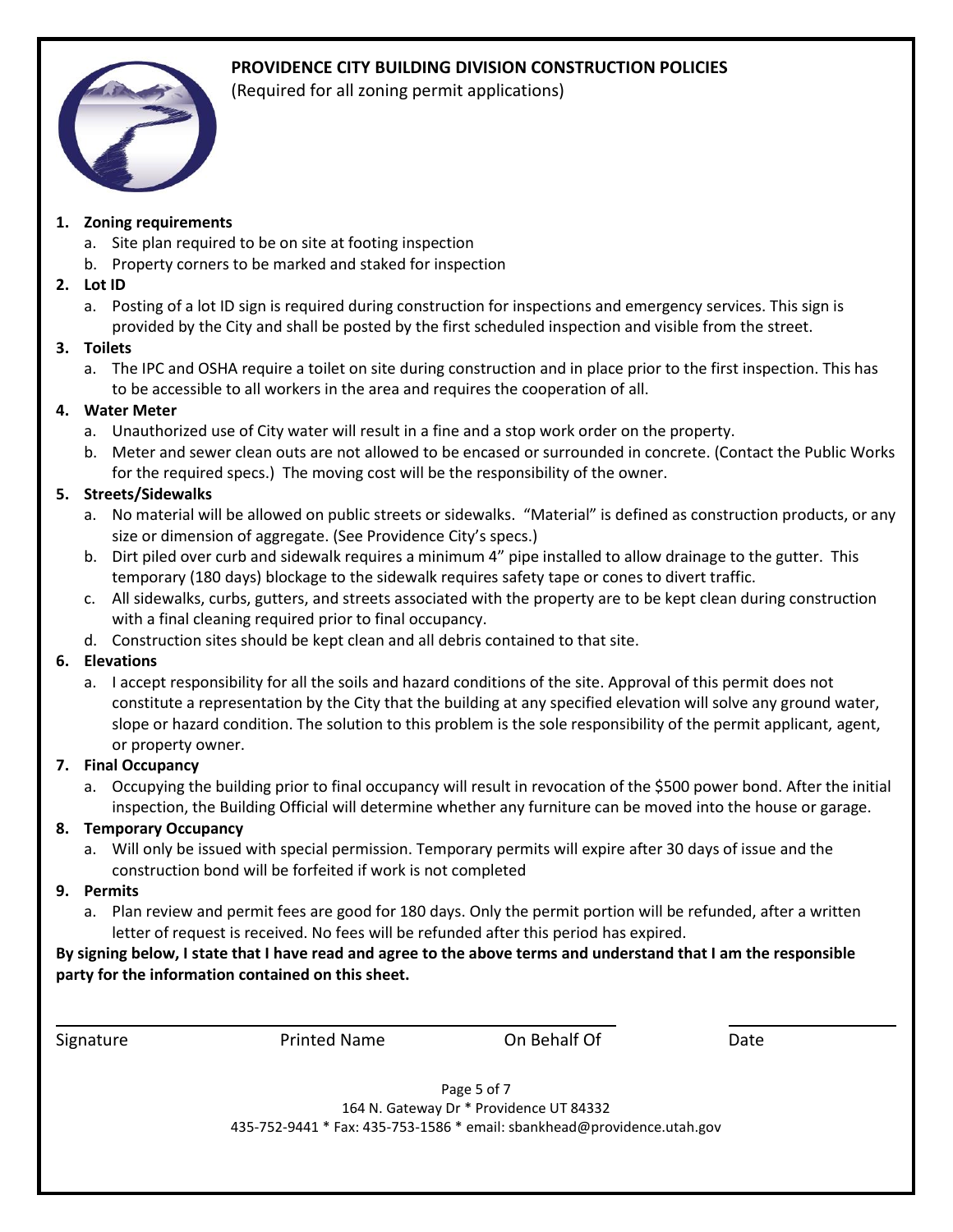## **APPLICATION FOR CONNECTION TO THE PROVIDENCE CITY WATER SYSTEM**



(Required only for applications for new home/commercial construction)

I hereby apply to Providence City for permission to connect my residence at \_\_\_\_\_\_\_\_\_\_\_\_\_\_\_\_\_\_\_\_\_\_\_\_to the Providence City water system and receive water services thereby provided. I agree to the following:

- 1. Providence City will install a water meter for the premises when the service line and meter set is in and has been accepted by the City.
	- a. This acceptance is also contingent upon any changes or alteration to grade of landscape made by the homeowner/builder around the meter set. These changes must also meet Providence City specifications.
- 2. If a homeowner/builder is required to make a connection to the Providence City water system, all costs of this connection, service line, meter set and permits shall be paid by the homeowner/builder.
	- a. Applicant shall purchase an excavation permit.
	- b. Applicant shall post an \$800 bond with the City, \$750 refundable upon satisfactory acceptance by the City.
	- c. Installation shall follow all guidelines of Providence City standard specifications (a copy is available for purchase at the City Office).
	- d. All work shall be inspected by the City. If not approved, the applicant will have the problems rectified at his expense to meet Providence City requirements.
	- e. Any connection and service line made from the City's main line up to and including the meter shall remain the property of the City, and Providence City shall have access thereto at all times.
		- 1. Cost for installation and maintenance of service lines, including homeowner connection to the meter setter is the sole responsibility of the homeowner/builder.
- 3. The applicant understands that the billing for water service begins once the meter is set. The time frame for setting of the water meter needs to be scheduled with Providence City Water Dept.
	- a. Providence City shall have 30 days in which to install the requested water meter after payment of all fees and satisfactory inspections have been completed. Providence City Water Dept. reserves the right to evaluate the feasibility of a water service or water meter being installed between November 1 and April 1.
- 4. No water meter set shall be installed in a sidewalk, driveway or encased in concrete. Providence City shall have a minimum of an 18 inch unobstructed radius from the center of the lid and free access to the lines and meters installed under this agreement at reasonable times, through applicant's property if necessary.
- 5. Sprinkler systems or other possible contamination sources on the homeowner's property that connect to the City water system shall have approved backflow assemblies installed and registered with the City.
- 6. Applicant hereby agrees to abide by all rules, regulations, resolutions or ordinances enacted or adopted by the governing body applicable to the Providence City Water System.

Signature **Printed Name** On Behalf Of Date

Page 6 of 7 164 N. Gateway Dr \* Providence UT 84332 435-752-9441 \* Fax: 435-753-1586 \* email: sbankhead@providence.utah.gov